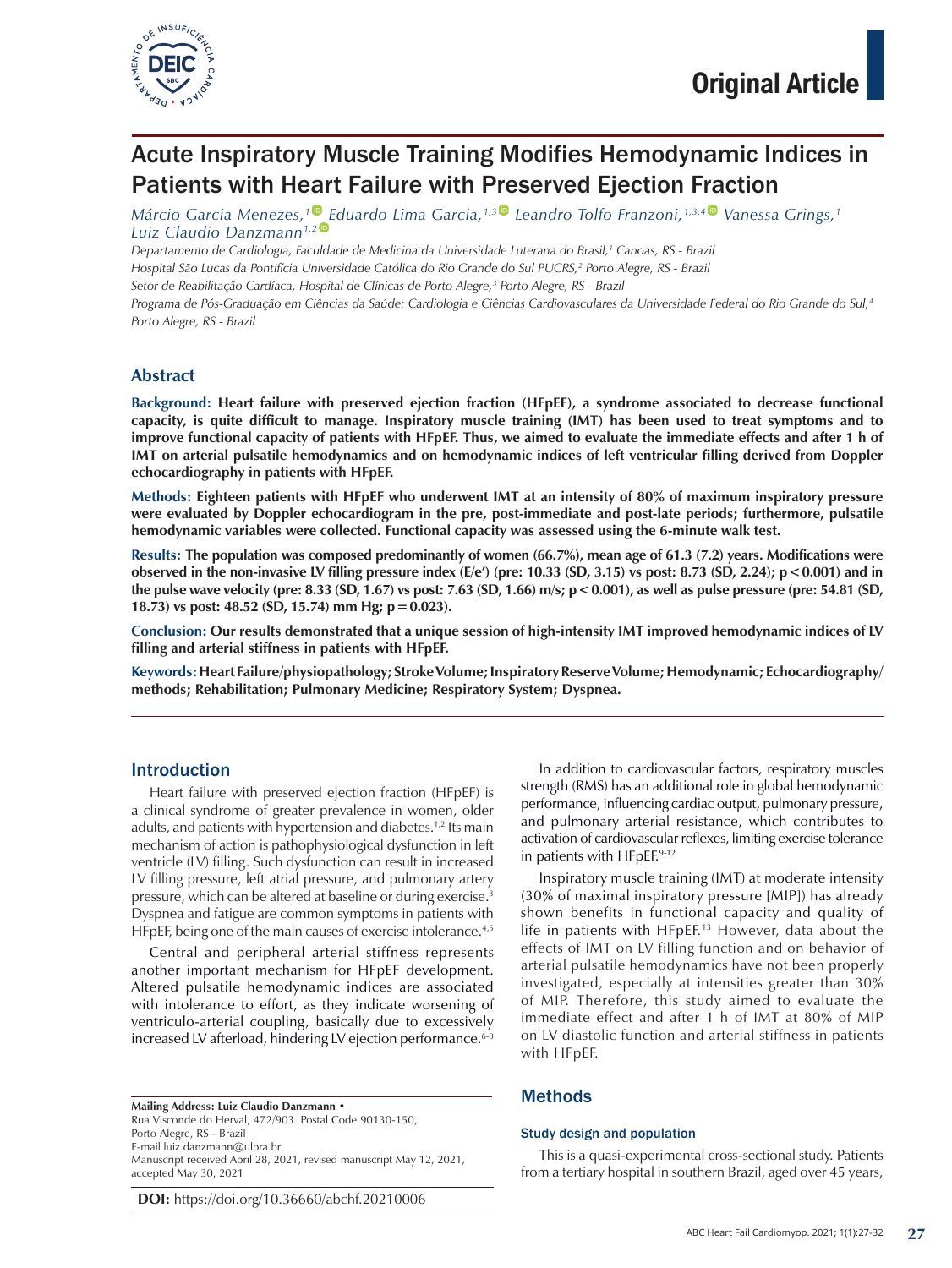## **Original Article**

who met the European Society of Cardiology criteria for HFpEF at the time the study was designed<sup>14,15</sup> and who were clinically stable without previous hospitalization of 30 days were included. Patients with angina pectoris, atrial fibrillation, or atrial flutter during examination, pericardiopathies and musculoskeletal problems that prevented performance of functional capacity test were excluded.

After initial invitation, patients were informed about the echocardiogram to assess cardiac indexes and confirm the diagnosis; RMS assessment by MIP and maximal expiratory pressure (MEP); 6-minute walk test (6MWT); and assessment of arterial pulsatile hemodynamics. Patients who agreed to participate in the present study signed a free and informed consent form, according to the project approved by the ethics committee of the corresponding institution (39338614.0000.53.49).

## Variables evaluation

#### Echocardiography

The evaluation of LV hemodynamic was performed by a 2-dimensional (2D) M-mode 10 standard Doppler echocardiogram (Siemens Acuson X 300, Siemens Medical Solutions USA Malvern, PA, USA) according to the recommendations of the American Society of Echocardiography.16 The echocardiograms were performed by the same operator. All echocardiographic recordings were obtained in digital format and recorded with an average of 3 cardiac cycles for analysis. The spectral Doppler recordings of mitral flow were obtained from the apical 4-chamber view to assess LV filling dynamics. The following variables were measured: peak early (E wave) and late (A wave) transmittal filling velocities in centimeters per second; E/A ratio; deceleration time of the E velocity in milliseconds (from the peak of E velocity to baseline). Spectral tissue Doppler was performed in the apical portion of the 4 chambers, the sample volume was set at  $5 \times 5$  mm and placed at the junction of the LV septal and lateral wall with the mitral ring and 3 consecutive cardiac cycles, which were transferred to a workstation and analyzed. Peak velocities during systole, onset of diastole (E') and late diastole (a') were measured and the mean of both sites was analyzed. The non-invasive LV filling pressure index was assessed by early diastolic mitral inflow velocity and mitral annular tissue velocity ratio (E/e'). The test was performed before RMS assessment, immediately after IMT (post-immediate), and 1 hour after IMT (post-late).

#### Arterial stiffness measured by pulse wave velocity

The assessment of arterial stiffness was performed by analyzing pulse wave velocity (PWV) and pulse pressure (PP) based on the oscillometric method, using data from the brachial artery pressure. The recordings were made at a diastolic pressure level for about 10 s using a conventional adult blood pressure cuff available in 2 sizes (24-34 and 32-42 cm) and a high accuracy pressure sensor (Mobil-O-Graph NG, IEM GmbH, Stolberg, Germany).17

#### Respiratory muscle strength test

RMS was always assessed by the same evaluator measuring MIP and MEP. Measurements were obtained using a pressure analyzer (Globalmed MVD300, Porto Alegre, Brazil). The procedures were repeated 6 times and the 3 greatest measures were considered valid, as long as the variation between them was not greater than 10%, following the guideline for pulmonary function tests. 18 The patients were positioned seated, elbows supported, and a nasal clip was applied. The air passed through a nozzle transmitted the pressure level to the pressure transducer. MIP and MEP were considered to be the highest value of 3 measures selected.19 IMT intensity was determined by the highest value MIP (80%) for training protocol. The test was conducted after echocardiography and pulsatile hemodynamics.

#### Six-minute walk test

The 6MWT was always performed by the same evaluator according to recommendations by the American Thoracic Society.<sup>20</sup> The test was conducted in an adapted corridor with markings of 30 meters. Patients were instructed to walk the longest distance possible over 6 minutes, always with encouragement. Pre-effort and post-effort blood pressures were checked, and heart rate was monitored during test.

## Intervention protocol

#### Inspiratory muscle training

Individuals were submitted to an IMT session with an intensity of 80% of MIP. The PowerBreathe Classic light resistance model was used with intensity adjusted from 10 to 90 cm  $H_2$ 0. Three sets of 10 minutes were performed with recovery of 1 minute between each set. After IMT end, patients underwent echocardiogram and pulsatile hemodynamics evaluations again to assess immediate effects. In addition, they waited for 1 hour at rest to repeat the assessments.

## Statistical analysis

The variables were described in simple and relative frequency for categorical variables, and mean and standard deviation for continuous variables. To analyze the differences between continuous and categorical variables in the pre-, post-immediate, and post-late periods, the Generalized Estimation Equations method and Bonferroni correlation were used for multiple comparisons. For the sample calculation, expecting to reach a difference of 3.3 in the E/e' index between pre- and post-protocol and considering a power of 80% and an alpha error of 5%, we estimated a sample of 18 participants. The data were analyzed using the SPSS version 18.0 statistical program.

## **Results**

The study population consisted of 18 individuals with predominance of the female gender. The main associated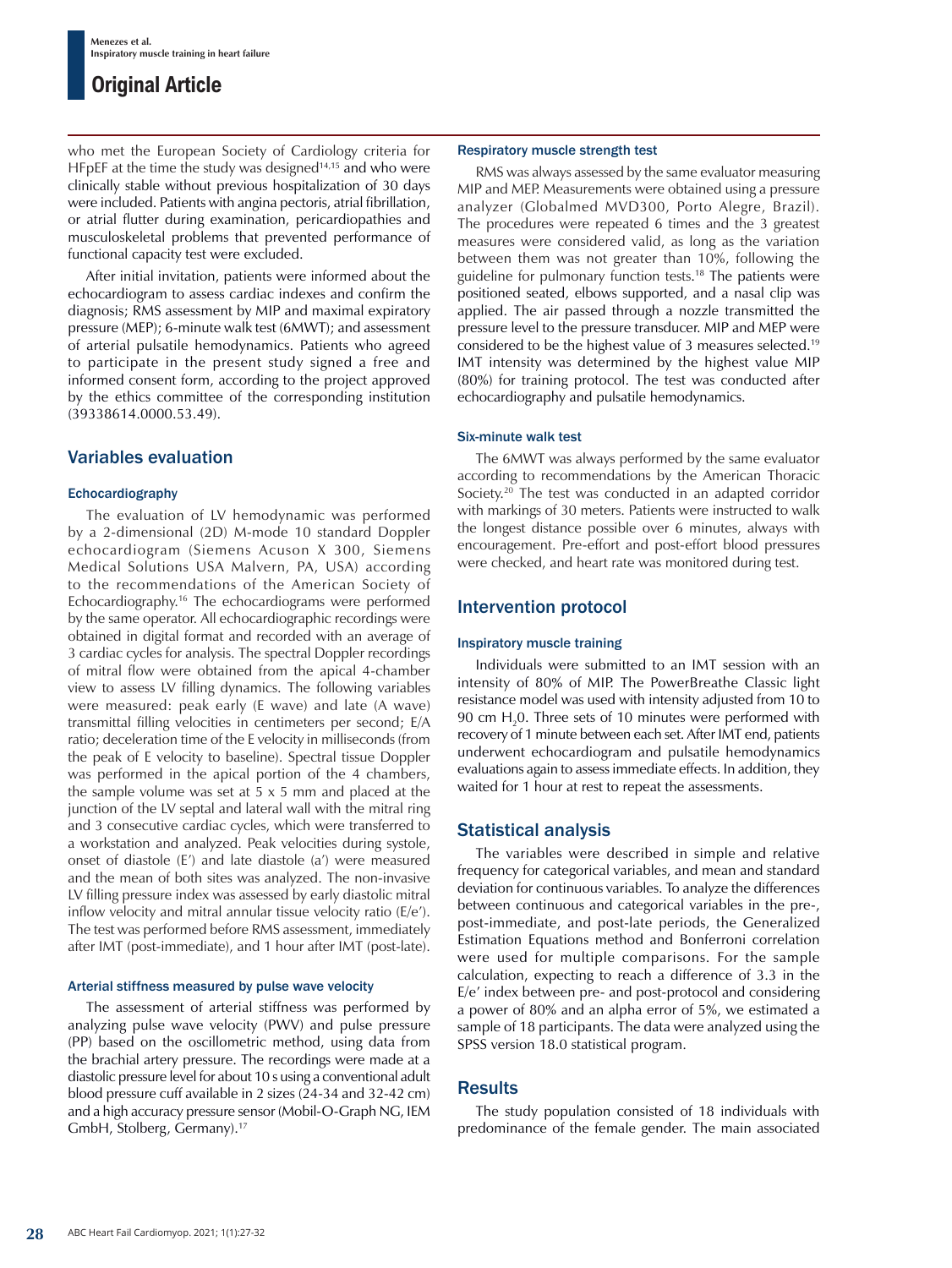comorbidities were systemic arterial hypertension, diabetes mellitus and obesity. In addition, drug therapy beta-blockers were the most used.

Despite the sample showed characteristic values for moderate diastolic dysfunction (E/e'), the distance covered in 6MWT demonstrates a good functional capacity, representing absolute average by Weber's class A individuals. In addition, PWV values appear to be within normal range for arterial stiffness, as well as cardiac output (3.94 (SD, 0.17) L/min) and cardiac index (2.05 (SD, 0.09) L/min/m2 ). However, PP values are high, identifying possible aortic stiffness with valve regurgitation. The baseline sample characteristics are described in Table 1.

After 1 h of IMT, a significant change in E/e' was observed compared to the initial values (10.33 (SD, 3.15) vs 8.73 (SD, 2.24);  $p < 0.001$ ) and also a reduction between the post-immediate and the post-late periods (10.38 (SD, 3.23) m/s vs 8.73 (SD, 2.24) m/s;  $p < 0.011$ ) (Figure 1).

In relation to arterial stiffness, there were significant changes in PWV between pre- and post-late periods (8.33 ( SD, 1.67) vs 7.63 (SD, 1.66) m/s;  $p < 0.001$ ) and between post-immediate and post-late periods (8.24 ( SD, 1.78) vs 7.63 (SD, 1.66) m/s;  $p < 0.001$ ) (Figure 2). Similarly, PP showed significant changes between pre- and post-late periods (54.81 (SD, 18.73) mm Hg vs 48.52 (SD, 15.74) mm Hg;  $p < 0.001$ ) and between post-immediate and post-late periods (57.92 (SD, 16.21) mm Hg vs 48.52 (SD, 15.68) mm Hg;  $p < 0.001$ ) (Figure 3).

## **Discussion**

The present study evaluated the immediate effect and 1 hour after IMT on hemodynamic indexes of LV filling, as well as on pulsatile arterial hemodynamic indexes in patients with HFpEF. The main finding of the present study was that IMT modified hemodynamic indexes of LV filling and pulsatile hemodynamics, demonstrating the positive effects of highintensity training.

#### **Table 1 – Anthropometric, respiratory, echocardiographic, and hemodynamic characteristics**

| Variables (N=18)    | Values (mean (SD) or %) |
|---------------------|-------------------------|
| Anthropometric data |                         |
| Age (years)         | 61.3(7.2)               |
| Height (cm)         | 160(0.9)                |
| Body mass (kg)      | 84.1 (16.4)             |
| BMI ( $kg/m2$ )     | 32(4.6)                 |
| Female (%)          | 66.7                    |
| Drug therapy $(\%)$ |                         |
| Beta-blocker        | 76.5                    |
| ACEi                | 47.1                    |
| ARB                 | 35.3                    |
| CCB                 | 41.2                    |
| Furosemide          | 41.2                    |

## **Continuation**

| continuation                               |               |
|--------------------------------------------|---------------|
| Thiazide                                   | 52.9          |
| ARA                                        | 29.4          |
| Nitrate                                    | 23.5          |
| Hydralazine                                | 11,8          |
| Antiplatelet                               | 52.9          |
| Comorbidities (%)                          |               |
| Systemic hypertension                      | 94.1          |
| <b>Diabetes</b>                            | 41.2          |
| Obesity                                    | 47.1          |
| Smoking                                    | 5.9           |
| Coronary artery disease                    | 35.3          |
| Chronic obstructive pulmonary disease      | 5.9           |
| Renal failure                              | 7.3           |
| Stroke                                     | 4.7           |
| Rheumatic disease                          | 6.8           |
| <b>Functional capacity</b>                 |               |
| $NYHA I - II (%)$                          | 94.4          |
| NYHA III (%)                               | 5.6           |
| 6MWT (meters)                              | 431.4 (117.2) |
| <b>Respiratory variables</b>               |               |
| MIP (cm $H2O$ )                            | 73.6 (17.8)   |
| Predicted MIP (cm H <sub>2</sub> O)        | 115.8(6.9)    |
| 70% of predicted MIP (cm $H_2O$ )          | 80.8(4.9)     |
| MEP (cm $H2O$ )                            | 124 (28.9)    |
| Predicted MEP (cm H <sub>2</sub> O)        | 90.8 (19)     |
| 70% of predicted MEP (cm H <sub>2</sub> O) | 65.6 (14.8)   |
| Inspiratory weakness (%)                   | 61.1          |
| Echocardiographic variables                |               |
| Simpson EF (%)                             | 64.2 (11.7)   |
| E/e'                                       | 9.8(3.6)      |
| E/A                                        | 1 (0.7)       |
| IRT                                        | 103.8 (87)    |
| LAV                                        | 73.7 (25.7)   |
| iLAV                                       | 39.4 (10.2)   |
| Teicholz iLVM (g/m <sup>2</sup> )          | 119.4 (47.3)  |
| <b>Pulsatile hemodynamics variables</b>    |               |
| PWV (m/s)                                  | 8.3(1.7)      |
| <b>CPP</b>                                 | 54.8 (4.3)    |
| Aix                                        | 32.2 (12.8)   |

*inhibitor; ARB: angiotensin receptor blocker; CCB: calcium channel blocker; ARA: angiotensin receptor antagonists; NYHA: New York Heart Association; 6MWT: 6-minute walk test; MIP: maximal inspiratory pressure; MEP: maximal expiratory pressure; EF: ejection fraction; IRT: isovolumetric relaxation time; E: peak E-wave velocity; e': peak early diastolic velocity on tissue Doppler; LAV: left atrial volume; iLAV: indexed left atrial volume; iLVM: indexed left ventricular mass; PWV: pulse wave velocity; CPP: central pulse pressure; Aix: augmentation index.*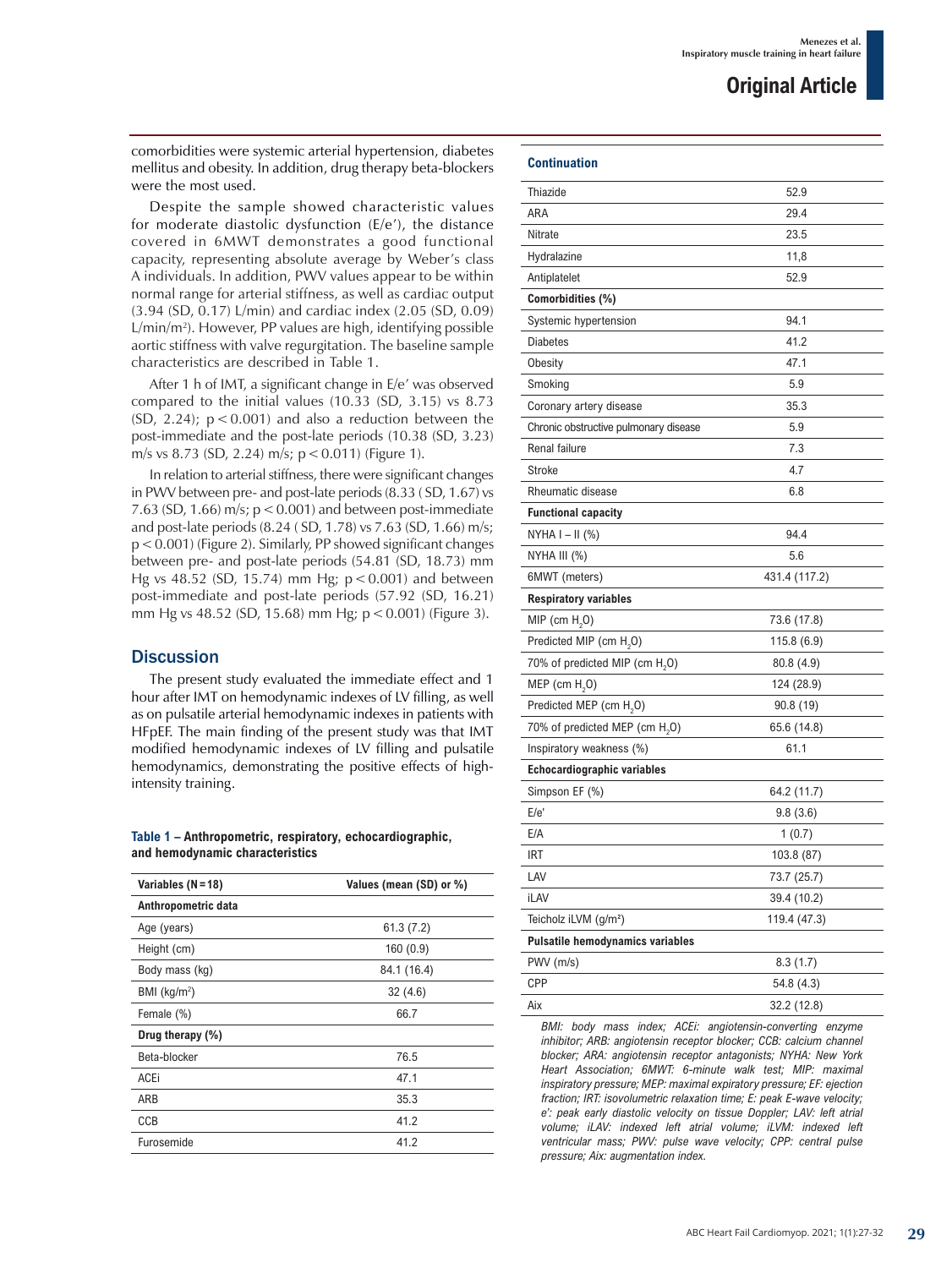## **Original Article**



**Figure 1 –** *Estimation of left ventricle filling pressure pre, postimmediate and post-late. \* p < 0.05 between pre- and post-immediate; # p < 0.05 between post-immediate and post-late. E/e': non-invasive index of LV filling.*



**Figure 2 –** *Pulse wave velocity pre, post-immediate and post-late. \* p < 0.05 between pre- and post-immediate; # p < 0.05 between postimmediate and post-late.*



**Figure 3 –** *Pulse pressure pre, post-immediate and post-late. \* p < 0.05 between pre- and post-immediate; # p < 0.05 between post-immediate and post-late.*

There was a significant effect immediately after IMT for E/e' ratio. We also found a significant effect from the post-immediate to the post-late. These results confirm our hypothesis that IMT would promote positive effects on hemodynamic indexes of LV filling. Some evidences suggest that IMT is effective in modifying E/e' ratio; however, when performed at an intensity of 30%.<sup>13</sup> Contrary to the literature, we demonstrated that high-intensity IMT (80% of MIP) is able to modify hemodynamic indexes of LV filling. In addition, it is noteworthy that we conducted only 1 supervised IMT session. We believe that maintaining high-intensity IMT for weeks can promote adequate mechanical action in the respiratory muscles, facilitating the redirection of peripheral blood flow, which can generate a stimulus in the bioavailability of nitric oxide and consequently in vasodilation.21

With regard to PWV, we found significant differences in comparison between post-immediate and post-late periods. PWV is an important predictor of cardiovascular disease and mortality.22 In addition, studies show that PWV is directly related to amendment to ventriculo-arterial coupling leading to exercise intolerance and causing hemodynamic changes in the afterload, with consequent increase in dyspnea to small and moderate efforts.10,12 Although PWV values are within normal range in our sample, PP is high, identifying possible aortic stiffness and valve regurgitation for these patients. Evidence indicates that a value of 50 mm Hg for PP is related to ventricular hypertrophy and mortality from cardiovascular diseases.23,24 In the present study, we were able to demonstrate that there was a significant reduction in PP immediately after a high-intensity IMT session ( $p = 0.023$ ).

Another important result that we found in the present study was that 61.1% of the sample presented respiratory muscle weakness, with a cutoff point of  $<$  80 cm H<sub>2</sub>0 for MIP.<sup>19</sup> We know that  $BMI > 30$  kg/m<sup>2</sup> found for the present individuals is directly related to reductions in MIP, due to distension of diaphragm muscle fibers caused by the mechanical action of abdominal fat.25 A lower BMI is also associated with greater resistance of the respiratory muscles, demonstrating that the reduction of body mass is fundamental for these patients.<sup>26,27</sup>

It is important to reduce the hemodynamic indexes values of LV filling, arterial stiffness and PP, as well as to increase MIP in patients with HFpEF, since all these factors are integrated for the onset of dyspnea and fatigue during efforts.<sup>9</sup> The reduced performance of this integrative system related to dyspnea and fatigue can be explained by abnormal chemoreflex activity, thus resulting in greater ventilation and greater sympathetic activity, hindering arterial baroreflex adjustments and increasing the time of adrenergic vasoconstriction, which results in increased right ventricular afterload.11,28 This inadequate hyperventilation during exercise modulates the chemoreflex activity due to a higher production of  $CO_{2}$ , making peripheral  $O_{2}$  extraction difficult and causing inefficiency of metabolic buffer, thus being able to increase neurohumoral activity.<sup>29</sup> Finally, we can affirm that the metaboreflex activity of the respiratory muscles also influences ventilatory response and exercise intolerance in patients with HFpEF. This metaboreflex overload leads to increased phrenic nerve, ventilation, and sympathetic activity, consequently increasing vasoconstriction and fatigue of peripheral muscles.<sup>30,31</sup>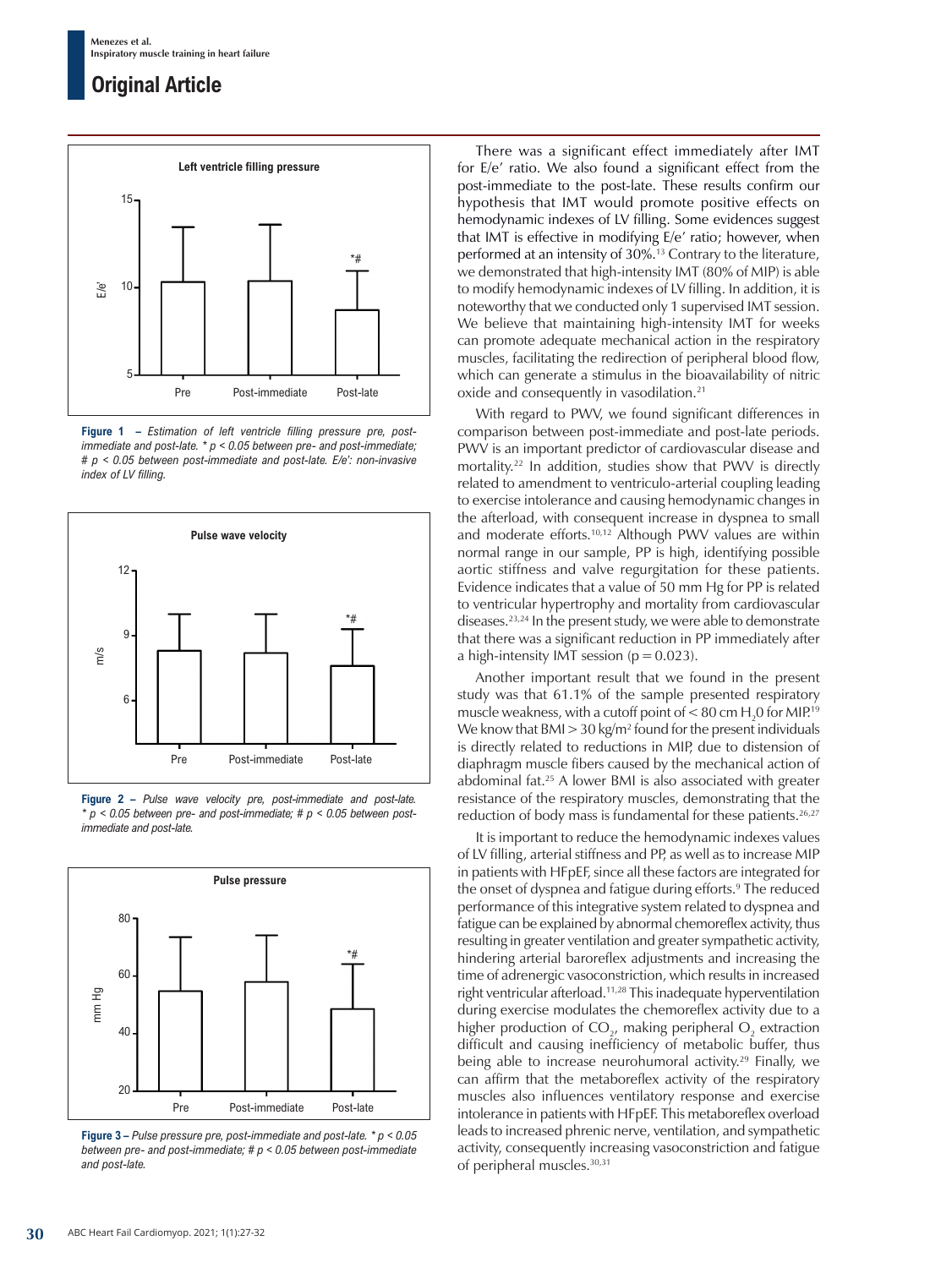Therefore, the integration processes related to dyspnea and fatigue can directly influence myocardial work and blood flow redistribution.<sup>29</sup> IMT has the potential to rehabilitate patients with HFpEF, and the rationale is related to improving venous return, increasing cardiac output, reducing ventricular afterload regardless of training mode.11,28,32,33 In addition, IMT can improve functional capacity and consequently promote a better quality of life for patients with HFpEF, since dyspnea and fatigue are associated with a worse prognosis.

The results of the present study are important to promote new questions about the intensity of IMT, since only 1 session with 80% of MIP promoted significant improvements in hemodynamic indices of LV filling and arterial stiffness, without complications during the protocol. Therefore, our results demonstrate that a high-intensity IMT session is effective for improving the parameters evaluated in patients with HFpEF. Nevertheless, it is worth mentioning that high-intensity IMT seems to be a promising strategy in the rehabilitation scenario.

### Limitations

The present study has some limitations, among which we can mention the absence of a control group, which would add important information about the effects of IMT. Another limitation is that only 1 IMT session was conducted, causing a gap in the literature on the chronic effects of high-intensity IMT. Finally, we emphasize the importance of research in the area of IMT for patients with HFpEF. Here, we suggest that future studies assess the effects of different intensities of IMT with comparisons to a control group.

## **Conclusion**

Our results demonstrated that a unique session of high-intensity IMT improved hemodynamic indices of LV filling and arterial stiffness in patients with HFpEF. Future

## References

- 1. Owan TE, Hodge DO, Herges RM, Jacobsen SJ, Roger VL, Redfield MM. Trends in prevalence and outcome of heart failure with preserved ejection fraction. N Engl J Med. 2006;355(3):251-9.
- 2. Lam CS, Donal E, Kraigher-Krainer E, Vasan RS. Epidemiology and clinical course of heart failure with preserved ejection fraction. Eur Heart J. Fail. 2011;13(1):18-28.
- 3. Borlaug BA, Paulus WJ. Heart failure with preserved ejection fraction: pathophysiology, diagnosis, and treatment. Eur Heart J.. 2011;32(6):670-9.
- 4. Hristovski Z, Projevska-Donegati D, Georgievska-Ismail L. Echocardiographic predictors of chronotropic incompetence to exercise in patients with heart failure with preserved ejection fraction. Prilozi (Makedonska akademija na naukite i umetnostite Oddelenie za medicinski nauki). 2014;35(2):137-45.
- 5. Kitzman DW, Groban L. Exercise intolerance. Cardiol Clin. 2011;29(3):461-77.
- 6. Tartiere-Kesri L, Tartiere JM, Logeart D, Beauvais F, Cohen Solal A. Increased proximal arterial stiffness and cardiac response with moderate exercise in patients with heart failure and preserved ejection fraction. J Am Coll Cardiol.2012;59(5):455-61.
- 7. Zile MR, Baicu CF, Gaasch WH. Diastolic heart failure--abnormalities in active relaxation and passive stiffness of the left ventricle.N Engl J med. 2004;350(19):1953-9.

studies should test high-intensity IMT consecutive sessions as a rehabilitation method for patients with HFpEF.

### Author Contributions

Conception and design of the research and Acquisition of data: Menezes MG, Garcia EL, Grings V, Danzmann LC; Analysis and interpretation of the data: Menezes MG, Grings V, Danzmann LC; Statistical analysis: Menezes MG, Franzoni LT, Danzmann LC; Obtaining financing: Menezes MG, Danzmann LC; Writing of the manuscript and Critical revision of the manuscript for intellectual content: Menezes MG, Garcia EL, Franzoni LT, Grings V, Danzmann I C.

#### **Ethics approval and consent to participate**

This study was approved by the Ethics Committee of the Universidade Luterana do Brasil under the protocol number 393386.14.1.0000.5349. All the procedures in this study were in accordance with the 1975 Helsinki Declaration, updated in 2013. Informed consent was obtained from all participants included in the study.

#### **Potential Conflict of Interest**

No potential conflict of interest relevant to this article was reported.

#### **Sources of Funding**

There were no external funding sources for this study.

#### **Study Association**

This study is not associated with any thesis or dissertation work.

- 8. Kitzman DW, Herrington DM, Brubaker PH, Moore JB, Eggebeen J, Haykowsky MJ. Carotid arterial stiffness and its relationship to exercise intolerance in older patients with heart failure and preserved ejection fraction. Hypertension. 1979). 2013;61(1):112-9.
- 9. Lavietes MH, Gerula CM, Fless KG, Cherniack NS, Arora RR. Inspiratory muscle weakness in diastolic dysfunction. Chest. 2004;126(3):838-44.
- 10. Ribeiro JP, Chiappa GR, Neder JA, Frankenstein L. Respiratory muscle function and exercise intolerance in heart failure. Curr Heart Fail Rep. 2009;6(2):95-101.
- 11. Ribeiro JP, Chiappa GR, Callegaro CC. The contribution of inspiratory muscles function to exercise limitation in heart failure: pathophysiological mechanisms. R ev Bras Fisioter. 2012;16(4):261-7.
- 12. Meyer FJ, Borst MM, Zugck C, Kirschke A, Schellberg D, Kubler W, et al. Respiratory muscle dysfunction in congestive heart failure: clinical correlation and prognostic significance. Circulation. 2001;103(17):2153-8.
- 13. Palau P, Dominguez E, Nunez E, Schmid JP, Vergara P, Ramon JM, et al. Effects of inspiratory muscle training in patients with heart failure with preserved ejection fraction. Eur Heart J Prev Cardiol. 2014;21(12):1465-73.
- 14. Benjamin EJ, D'Agostino RB, Belanger AJ, Wolf PA, Levy D. Left atrial size and the risk of stroke and death. The Framingham Heart Study. Circulation. 1995;92(4):835-41.